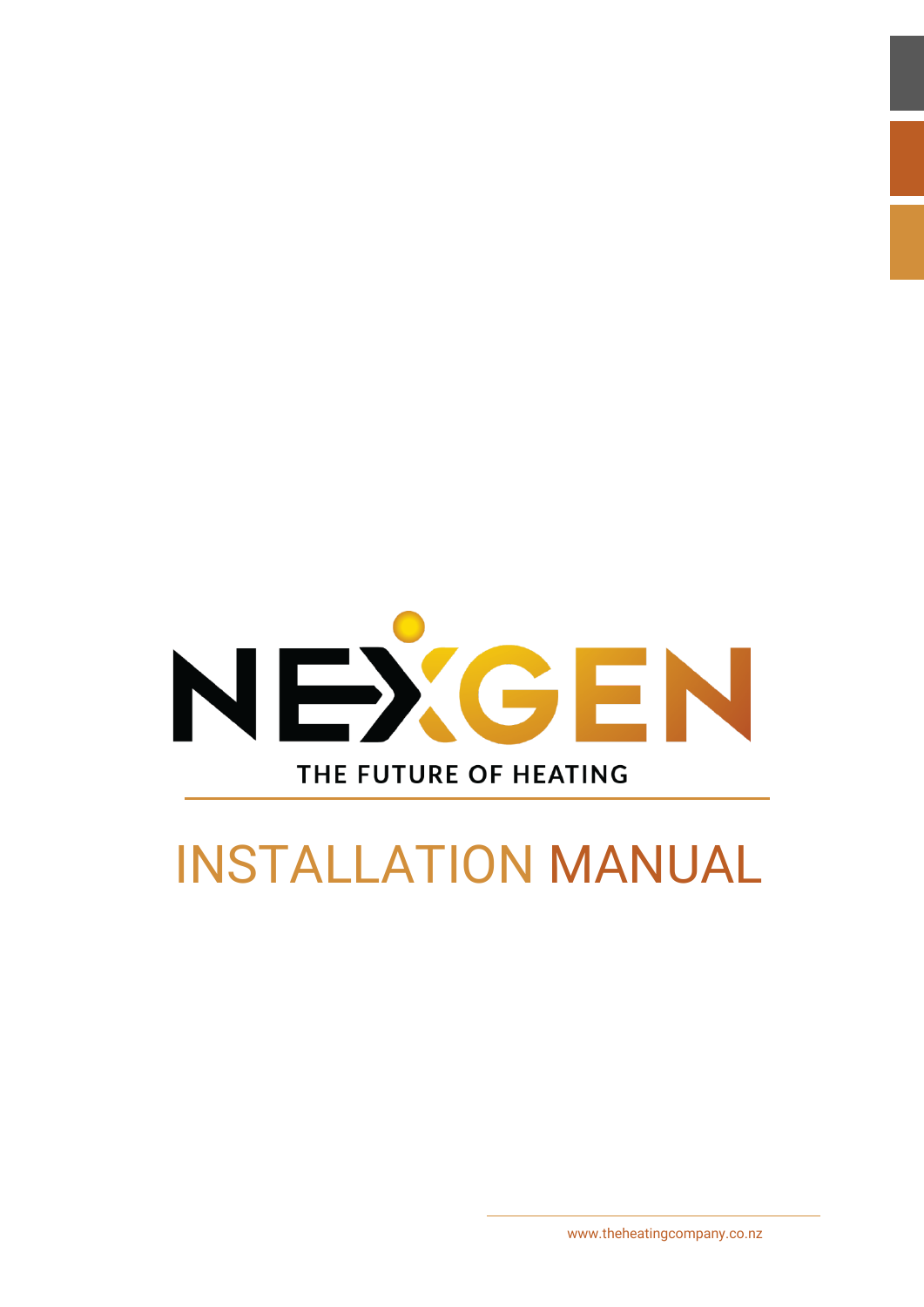

# **Contents**

| <b>ABOUT THE SYSTEM</b>                | 3               |
|----------------------------------------|-----------------|
| <b>WALL HEATING INSTALLATION</b>       | 5               |
| <b>CEILING HEATING INSTALLATION</b>    | 7               |
| ADVICE APPLICABLE TO ALL INSTALLATIONS | 10 <sup>°</sup> |
| Tips use and service                   | 10 <sup>°</sup> |
| Troubleshooting                        | 10              |
| Warnings                               | 11              |
| <b>WARRANTY</b>                        | $\mathbf{1}$    |
| <b>PSU Dimensions 1200 Watt</b>        | 12              |
| <b>Technical Data</b>                  | 13              |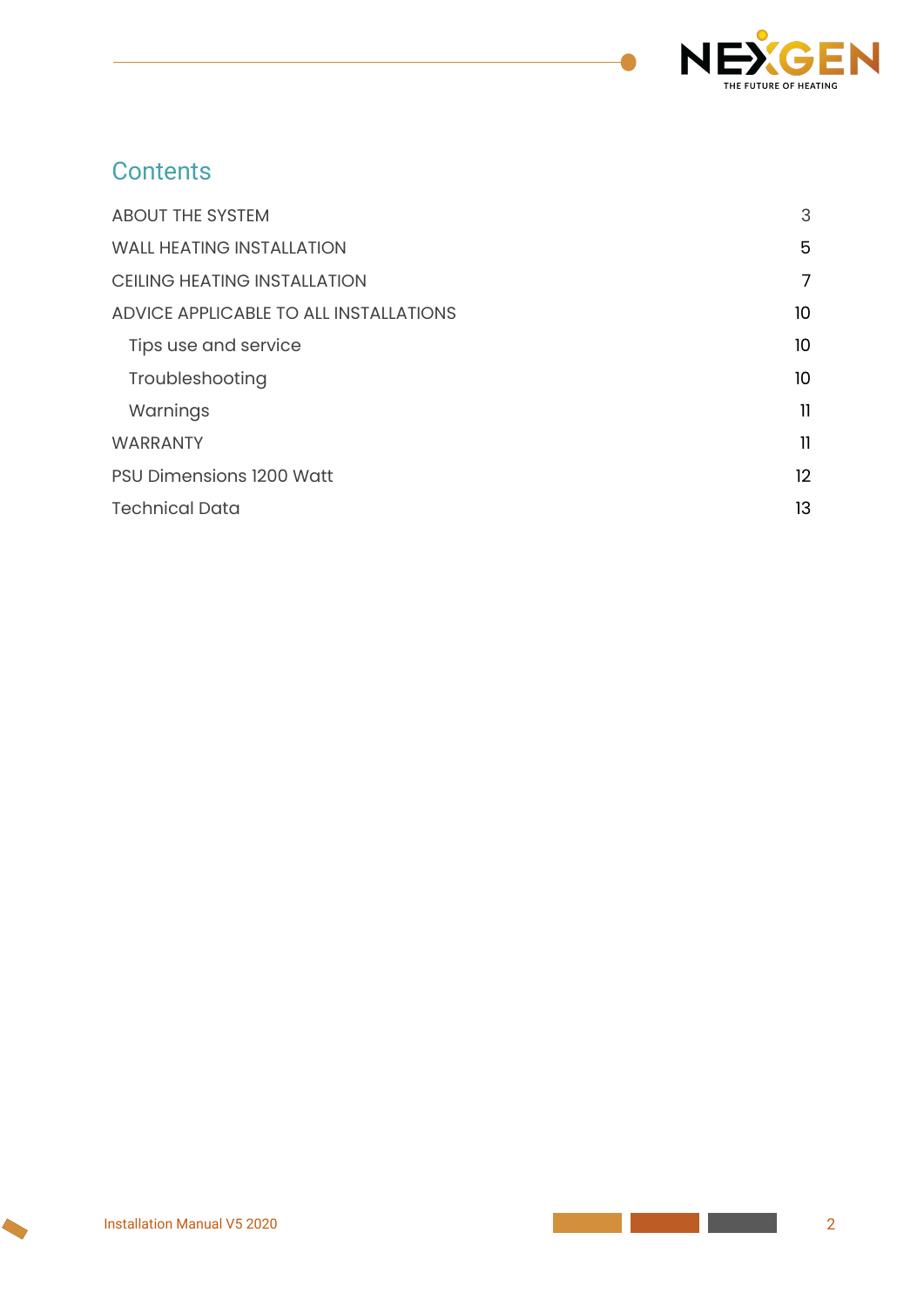

#### **About The System:**

NexGen heating film is a zero-maintenance low voltage nanotech heating film system, suitable for walls and ceilings. The heating film is powered from a very low and safe voltage. A power supply converts the mains power to the correct voltage.

The output power of the film depends on the voltage applied to the film. For walls and ceilings, 24 volts **must** be used.

#### **Installation:**

Please read these instructions prior to planning design and installation.

- The appliance is not to be used by persons (including children) with reduced physical, sensory or mental capabilities, or lack of experience and knowledge, unless they have been given supervision or instruction, children being supervised not to play with the appliance.
- The heating units have to be separated from other heat sources such as luminaires and chimneys.
- The advice of the manufacturer is to be requested before materials other than those recommended are used.
- Maximum temperature for the Nexgen product must NOT exceed 80°C.
- Warranty may be affected if downlight cutouts are not done according to the manufacturers specifications.
- Performance will be affected if the cable from the heating element to the transformer exceeds the specified length of 5m.
- Precaution needs to be taken to avoid creasing the heating element.
- The maximum thermal resistance between the heating unit and the room. < for example,  $0.25 \,\mathrm{m2 \cdot K/W}$  >.
- The system can be used safely in any room including bathrooms and kitchens and is AS/NZS 60335.2.96:2002 approved.
- A label is to be fixed adjacent to the distribution board and it has to contain the locations of the heating units. An additional label in the same location will need to include the following information.

| <b>NEXGEN</b>                                                  | Nexgen heating system                     |  |
|----------------------------------------------------------------|-------------------------------------------|--|
| Trademark: Nexgen                                              | Rated Frequency: 50Hz                     |  |
| 24VAC Heating System                                           | Rated Power Input: 97W/m                  |  |
| <b>Maximum Current: 15A</b>                                    | Intended installation: Ceiling/Walls ONLY |  |
| IPX1                                                           | Maximum operating temperature: 60℃        |  |
| DO NOT insert any nails or screws in the copper conductors     |                                           |  |
| DO NOT affix any materials other than those recommended        |                                           |  |
| DO NOT restrict thermal emission of the heated Wall or Ceiling |                                           |  |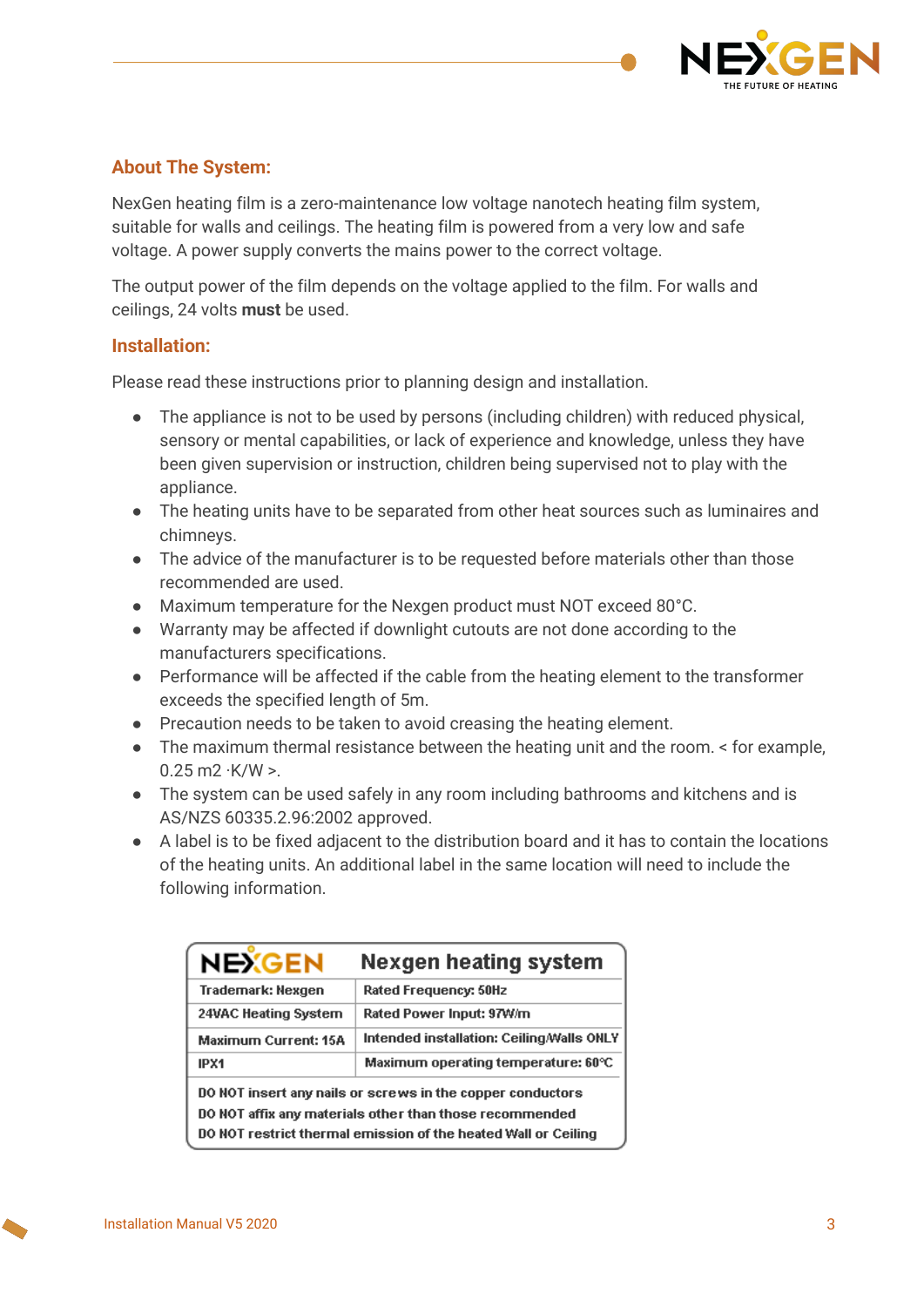

**NexGen heating film system includes:**

- 1. NexGen Film
- 2. Cable Assembly
- 3. Film Crimps
- 4. Transformer
- 5. Contact Adhesive or Tile Adhesive and Notched Trowel
- 6. Chosen Hotwire Thermostat
- 7. Installation Manual
- 8. Installation Certificate and Distribution Board Sticker

#### **Room Design and required Product:**

- In order to work out film sheet numbers and position, it is recommended to draw the wall to scale on a piece of graph paper, so you can work out a suitable design configuration.
- The room size and insulation affects the total power per square metre (W/m2). This must be taken into consideration when planning the system for each room.
- Transformer position
- The heating sheet lengths position

#### **Preparation:**

- The wall/ceiling must be firm with no cracks or loose plaster. Repair any loose or damaged areas before installation.
- The wall/ceiling must not have uneven, rough or sharp edges within it.
- The wall/ceiling should be thoroughly clean and dry and any water ingress sources sealed.
- Ensure electrically conductive materials are kept away from the ends and contacts of the NexGen heating film.
- Esure any insulation material is not sticking out of the wall/ceiling surface and is firmly glued to the substrate according to the manufacturer's instructions.

#### **Note: insulation levels**

Insulation will always enhance the performance of any heating, particularly outer exposed walls. For uninsulated walls a minimum of 5mm of EPS/XPS board is recommended.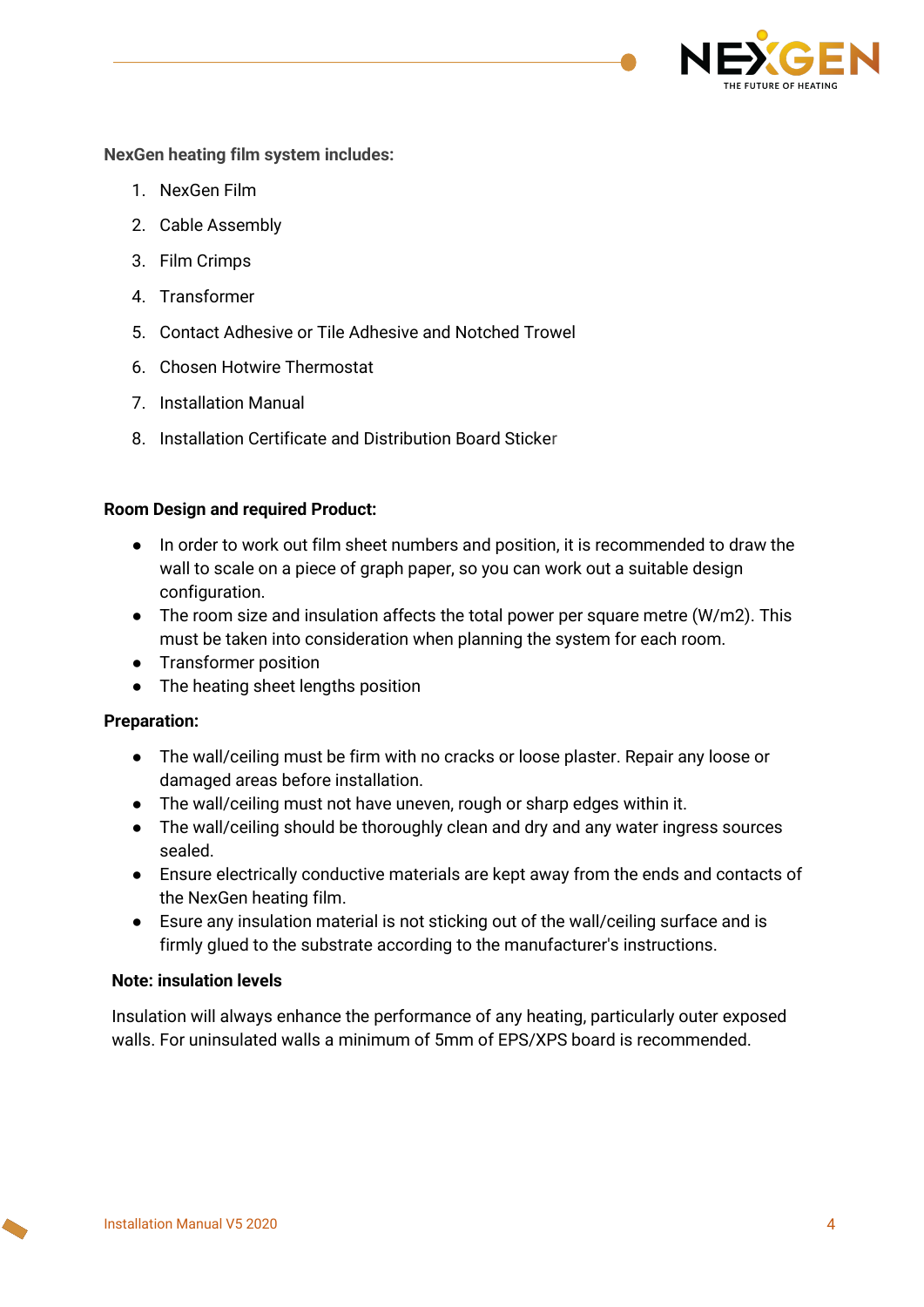

# **Wall Heating Installation**

#### **Installation Steps:**

- 1. Alway install the foil with the copper side facing into the room.
- 2. Roll the heating sheets out on the floor and check there has been no transit damage.
- 3. Using a resistance meter, check the resistance of the sheet. Standard 1.5m long sheet resistance should be approx 2 to 3.5 Ohms. Standard 1.8m sheet resistance should be between 2 and 3 Ohms. Standard 2.5m to 3m sheets 5 to 7 ohms.
- 4. Mark the heating sheet positions on the wall/s and the power supply to the chosen position. Avoid laying the foil over joints. Make sure the cable supply lengths can reach the transformer avoiding sharp bends. Ensure the power pre-wire and thermostat position has been installed. Make sure the power cable supply from the thermostat position can reach the Transformer.
- 5. Prepare and clean the wall, plaster substrates and other absorbent surfaces a primer may be required before applying the Contact Adhesive.
- 6. **Ready to start?** Cut a groove into the wall for the temperature sensor so it can be placed directly under one of the heating foil lengths (close to the thermostat). Place the temperature sensor into the recess and mask with tape. **Spray approved contact adhesive evenly to the wall and the heating film**. Place the top 200mm of the first sheet on the wall and press firmly onto the adhesive. Using the flat side of the trowel, work your way down pressing the remainder of the foil onto the adhesive making sure that the heating foil is smooth.

#### **Note:**

You **MUST** cover the wall sheeted area evenly and pay special attention to the edges. **There MUST BE NO wrinkles or air pockets**



7. Repeat the #6 as per your design to all heating sheets.

**Installation Manual V5 2020** 5 **5**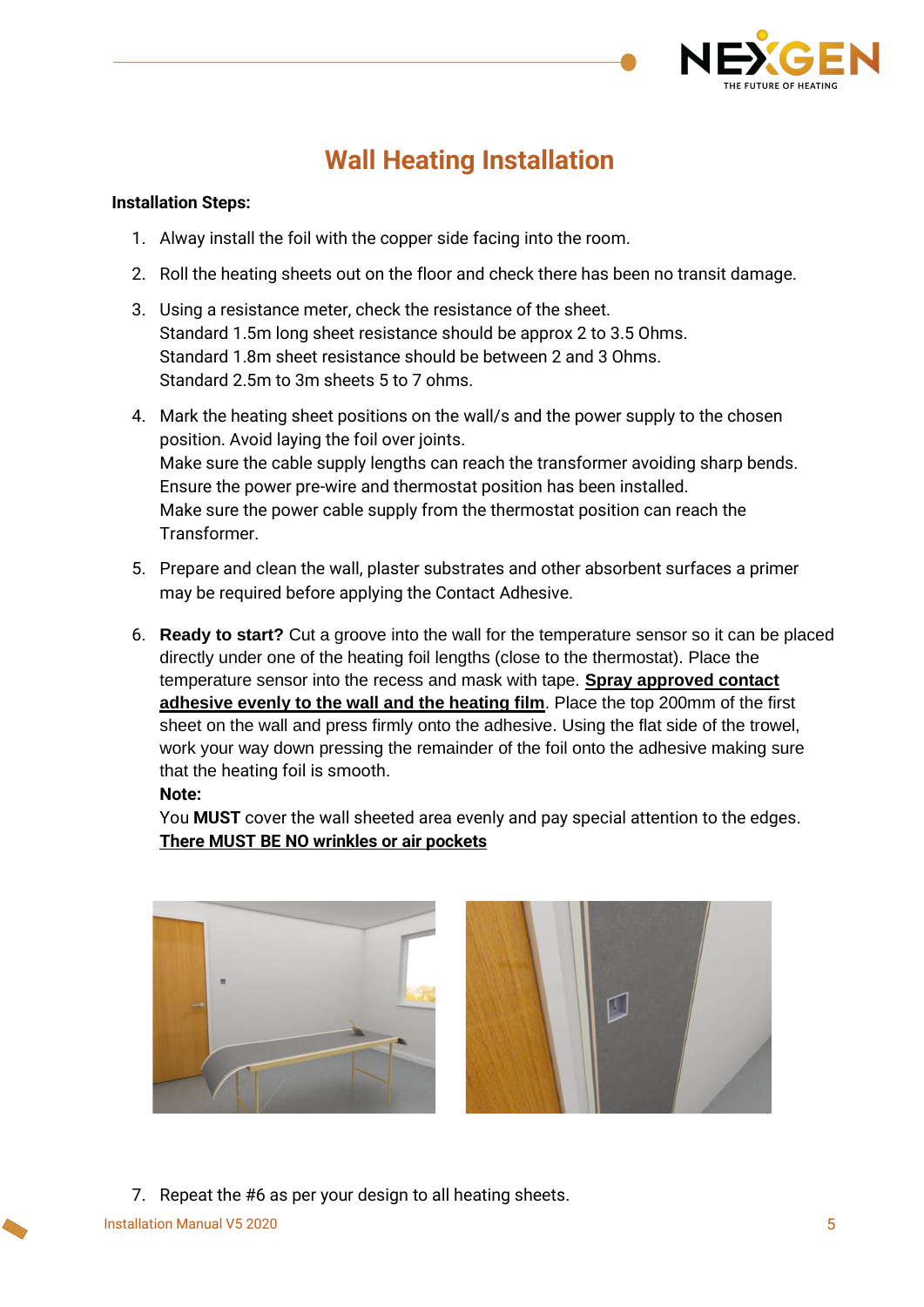



- 8. Wiring can be run behind the skirting.
- 9. Connect the power supply from the thermostat position to the transformer. **Note:**

**Do NOT turn on. Double check all connections** are secure.

10. Then connect the heating film cable assemblies to the heating sheets to the Transformer.

#### **Note:**

Each heating sheet should be connected directly to the Transformer and not connected to each other.

#### **Do NOT turn on.**

**Double check all connections** are secure.



- 11. It is recommended for standard domestic rooms, that wall film is positioned vertically using 1.2 to 2.5 meter long sheets, as close to the floor as possible and the connections made either at the bottom of the wall, covered by skirting board as best option or at the top if there is attic space.
- 12. There is no minimum distance between sheets however, sheets must not overlap.
- 13. There must be a 3cm gap (minimum) to any plumbing.
- 14. The film may be fitted horizontally, however this may make wiring concealment more difficult.
- 15. The maximum operating temperature of the film is 50C.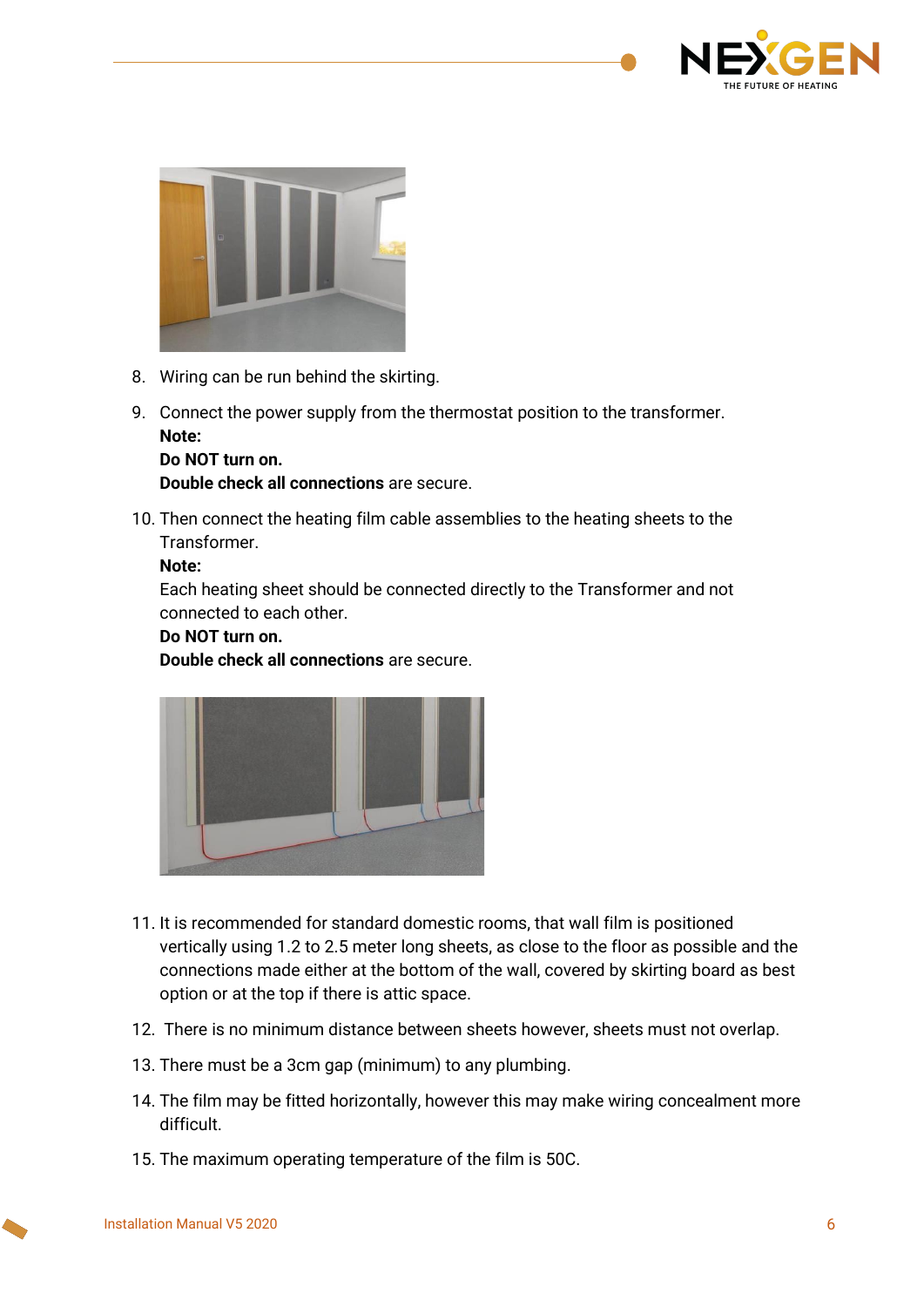

## **Ceiling Heating Installation**

#### **Installation Steps:**

- 1. Alway install the foil with the copper side facing into the room.
- 2. Roll the heating sheets out on the floor and check there has been no transit damage.
- 3. Using a resistance meter, check the resistance of the sheet. Standard 1.5m long sheet resistance should be approx 2 to 3.5 Ohms. Standard 1.8m sheet resistance should be between 2 and 3 Ohms. Standard 2.5m to 3m sheets 5 to 7 ohms.
- 4. Mark the heating sheet positions on the ceiling and the power supply to the chosen position. Avoid laying the foil over joints. Make sure the cable supply lengths can reach the transformer avoiding sharp bends. Ensure the power pre-wire and thermostat position has been installed. Make sure the power cable supply from the thermostat position can reach the Transformer.
- 5. Prepare and clean the wall, plaster substrates and other absorbent surfaces a primer may be required before applying the Contact Adhesive.
- 6. **Ready to start?** Cut a groove into the ceiling for the temperature sensor so it can be placed directly under one of the heating foil lengths (close to the thermostat). Place the temperature sensor into the recess and mask with tape. **Spray approved contact adhesive evenly to the wall and the heating film**. Place the top 200mm of the first sheet on the ceiling and press firmly onto the adhesive. Using the flat side of the trowel, work your way down the sheet length pressing the remainder of the foil onto the adhesive making sure that the heating foil is smooth.

#### **Note:**

You **MUST** cover the ceiling sheeted area evenly and pay special attention to the edges. **There MUST BE NO wrinkles or air pockets**





7. Repeat the #6 as per your design to all heating sheets.

Installation Manual V5 2020 7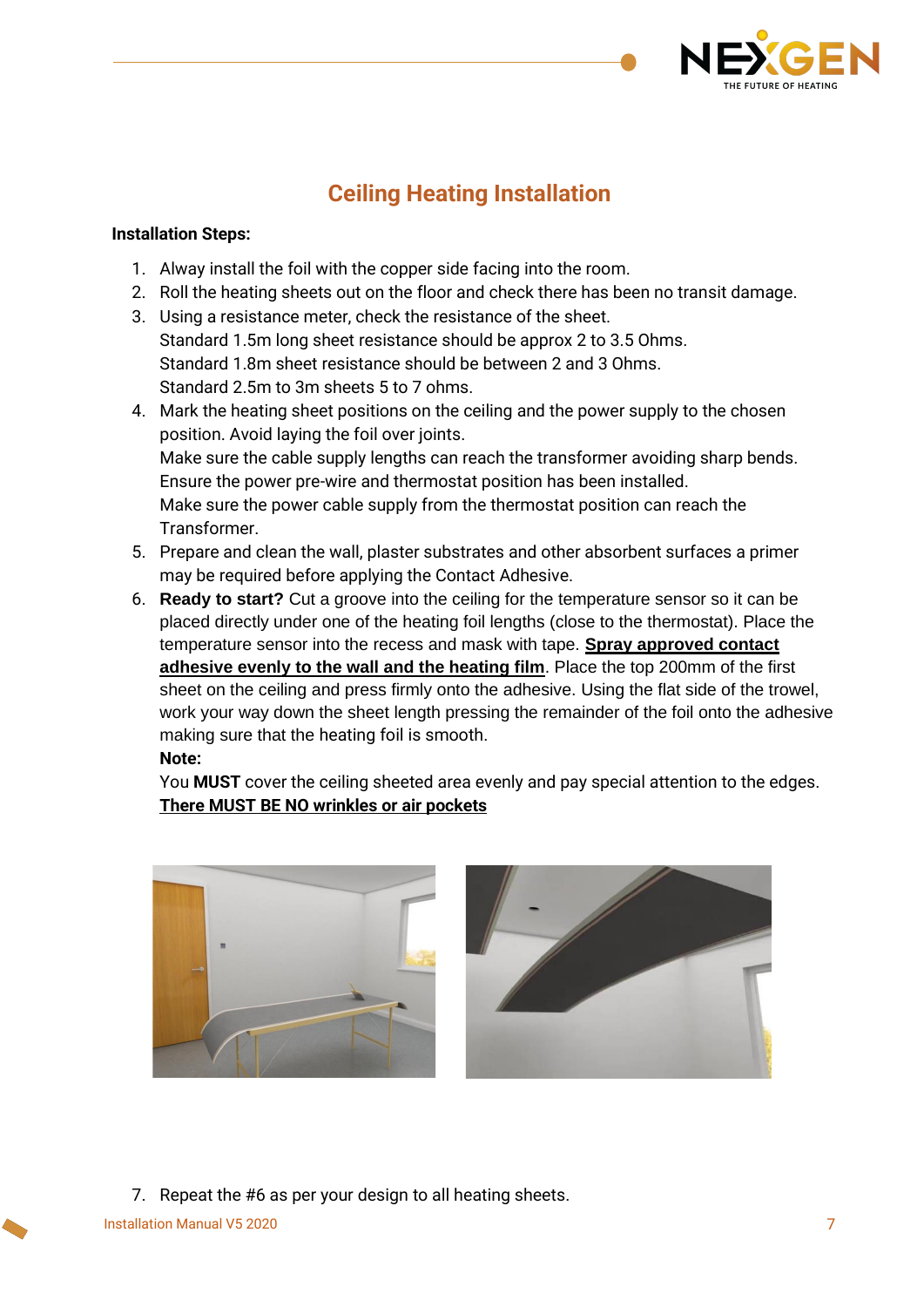



8. Cut out holes needed for lights only cut the film, do not cut the copper conductors that run down each side of the film.



9. Wiring can be run in the ceiling void.

10. Connect the power supply from the thermostat position to the transformer. **Note:**

#### **Do NOT turn on.**

**Double check all connections** are secure.

11. Then connect the heating film cable assemblies to the heating sheets to the **Transformer** 

#### **Note:**

Each heating sheet should be connected directly to the Transformer and not connected to each other.

#### **Do NOT turn on.**

**Double check all connections** are secure.

- 12. It is recommended for standard domestic rooms, that film is positioned on the ceiling and the connections made either in the ceiling or in ducting along the top of the wall.
- 13. There is no minimum distance between sheets however, sheets must not overlap.
- 14. There must be a 3cm gap (minimum) to any plumbing.
- 15. The maximum recommended operating temperature of the film is 50C.

## Power supply setup and connections

Installation Manual V5 2020 8 Use a junction box to join the cables if there are too many wires for the power supply ensuring the correct cable sizes are used to accommodate the combined loading and to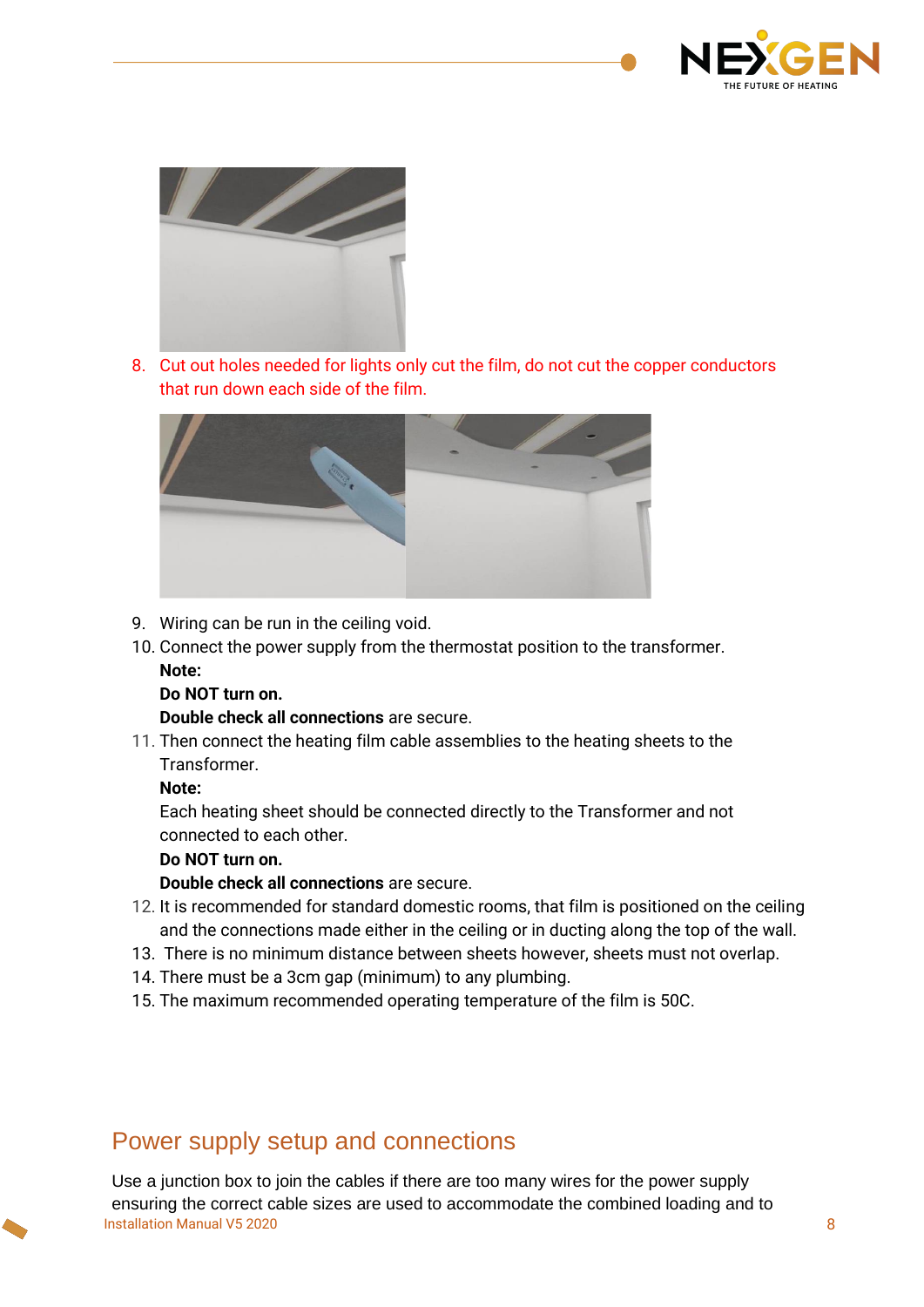

avoid possible voltage drop.

It is recommended that the wiring for the wall film is fed to the power supply using a duct adjacent to the floor. Ducts are available in forms which resemble standard skirting boards which can completely hide the installation.

Always use a suitable crimping tool to ensure a good termination of the wires. Do not use pliers.

The power supply should be placed in a ventilated area to avoid the possibility of overheating.

Ensure that the power supply is mounted according to local electrical regulations in a wet room such as a bathroom etc.

Check that all connections are correct and check voltages on each sheet.

To check the sheets are correctly connected, push the pins of a voltmeter through the plastic and down to the copper electrode at the far end of the terminals. It should read 24 volts.

### Covering the NexGen heating wall film

Note that the installation should be tested before covering, as it will be easier to fault find.

The NexGen heating film must be covered with plaster. Always check with The Heating Company if in any doubt. The following are approved by The Heating Company

- **Toupret Fibacryl Movement Crack filler**
- **Ever build Fill and skim**
- · Polycell finishing skim

After skimming, the desired finish can be applied to the wall with a level 5 plasterer.

If there are any imperfections after the first skim, thicker layers could be required for final finish.

Following final coating, it is recommended to wait at least 8-10 days before turning on the heating foil system to ensure sufficient drying. If the system is operated at full power too early, cracking may occur in certain types of coverings.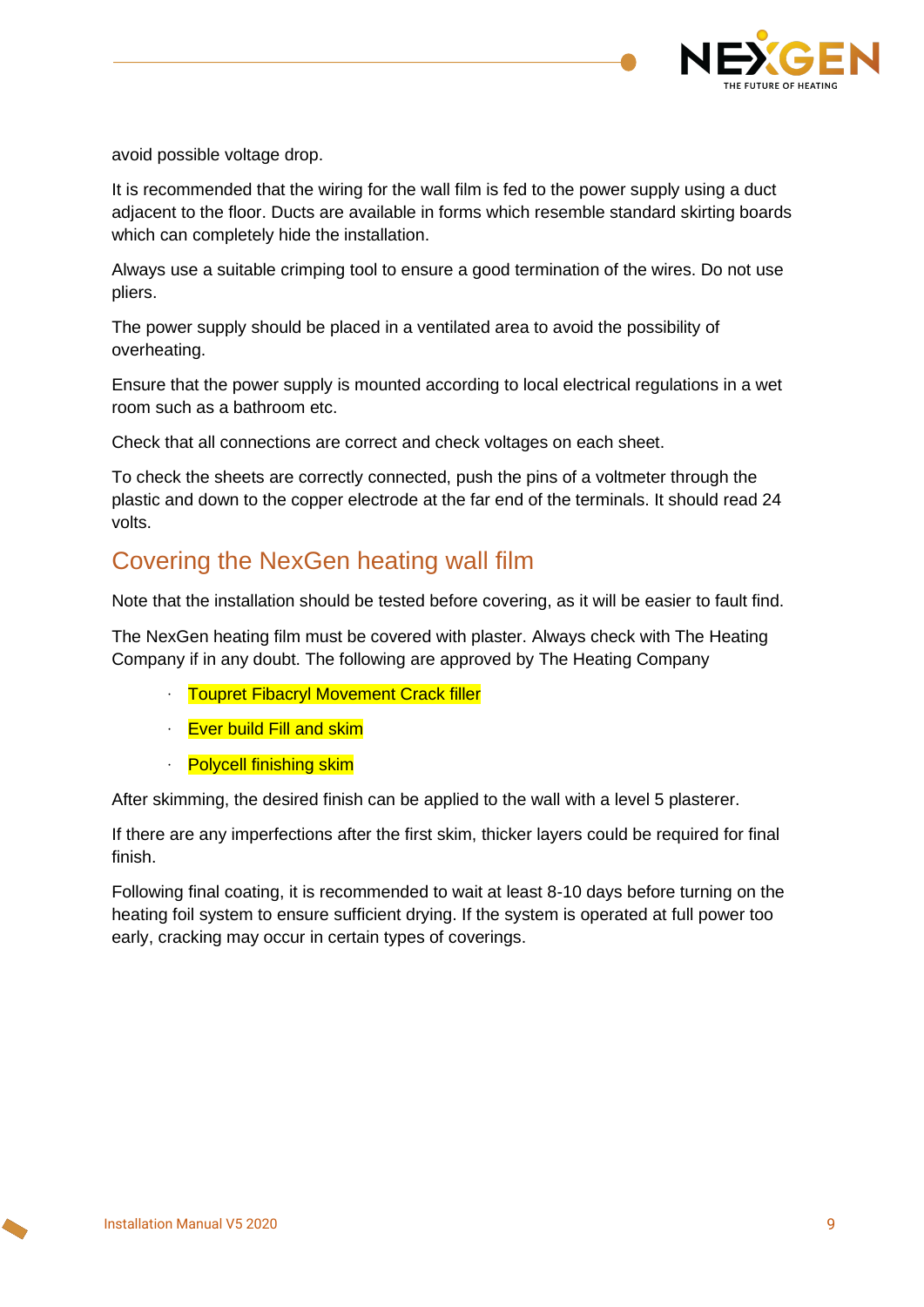

# <span id="page-9-0"></span>ADVICE APPLICABLE TO ALL INSTALLATIONS

## <span id="page-9-1"></span>Tips use and service

After one year of running, the connections to the power supply and any terminal blocks should be checked and tightened if necessary. Otherwise there are no other maintenance requirements for your system.

The addition of a programmable thermostat or control allows the system to be programmed/controlled as and when needed. Most brands/types of programmer/thermostat can be used as they are simply fitted to the 230v supply to the power supply. A thermostat is advised to run the heating during summer months or to heat areas subject to strong occasional sunlight.

## <span id="page-9-2"></span>Troubleshooting

If a fuse blows, before changing it, the installation must be turned off and the cause should be found. Contact an electrician or the supplier for further information or assistance.

- 1. Check fuse/trip in mains supply box or plug. Reset or change if necessary.
- 2. If the system is fitted with a thermostat: Reset the thermostat. The best way is to reset to factory settings and then reprogram to your settings.
- 3. Reset the thermal fuse in the power supply by turning off the power, wait 2 minutes then turn it back on.
- 4. The thermostatic power supply contains 1 to 4 fuses. Check and replace if necessary. If any of these are blown, then the circuit of the blown fuse should be checked for faults.
- 5. If the above hasn't solved the problem then reset the thermostat again and retry.
- 6. If the problem STILL persists then the thermostat should be checked for faults:
	- a. If the thermostat contains batteries, try replacing them.
	- b. If it is a wireless type, then try overriding the thermostat at the mains power connection.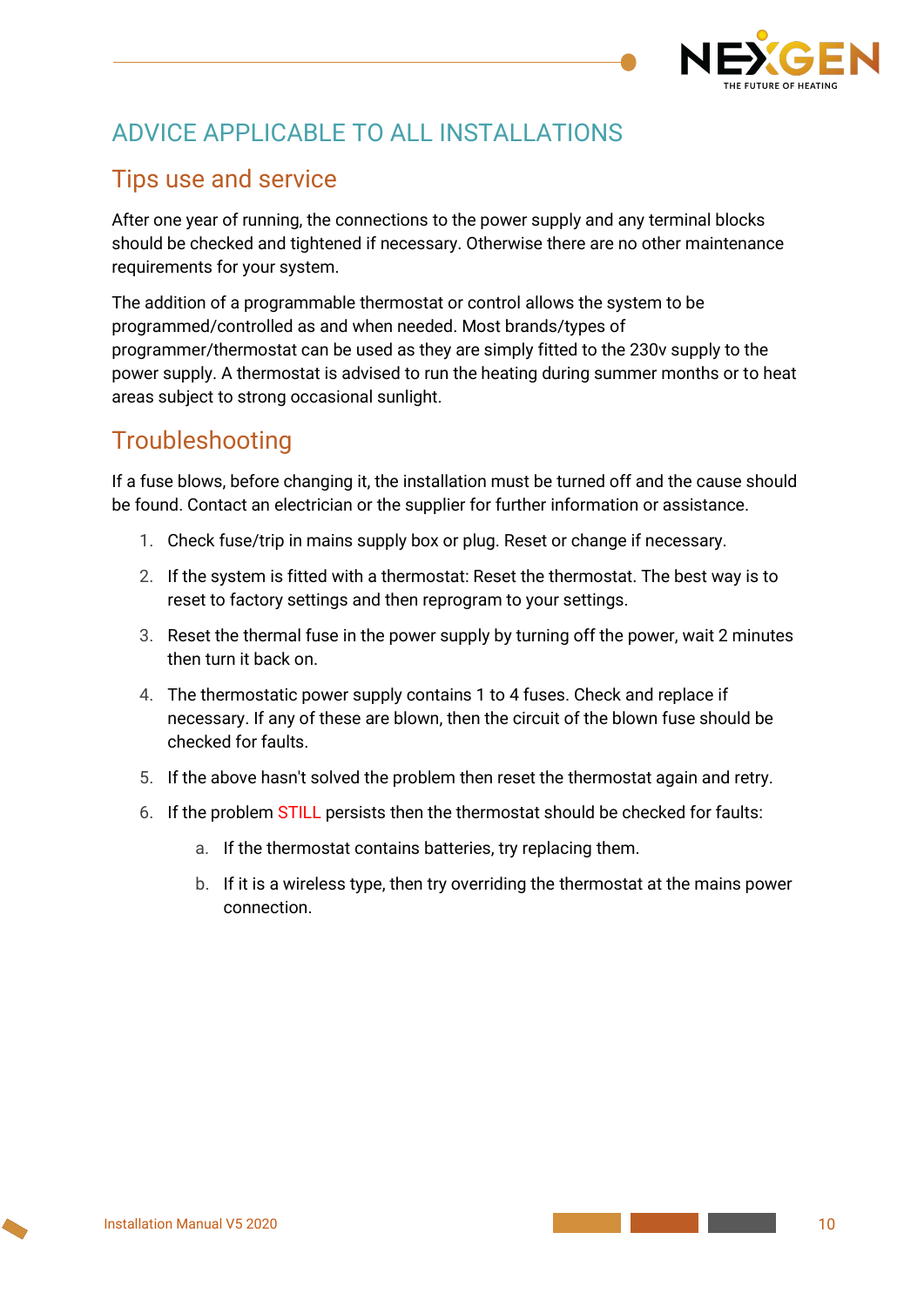

## **Sizing**



So a pre 1980 house with filled cavity and double glazing and some roof insulation with a single 10 M<sup>2</sup> room would need 10x80 = 800 watts

## <span id="page-10-0"></span>**Warnings**

IMPORTANT Please do not lay Nexgen in areas including fitted furniture or under baths or showers. ALWAYS CHECK LATEST REGULATIONS. If installing under pet beds or bean bags it would be advisable to use the floor thermostat in that area. IF IN ANY DOUBT PLEASE ASK

#### **Warranty**

All information and advice in relation to product suitability is for general guidance only. We

cannot guarantee that any product is suitable for your requirements or that your electrical

system has the capacity to safely power the products that you purchase from us.

In some cases, changes to your electrical system may be required. This is your responsibility and

We recommends that you seek the professional opinion of a qualified electrician

before placing your order.

All products must be installed and operated strictly in accordance with the manufacturers

guidelines in conjunction with the chosen floor wall or ceiling covering manufacturer. These

should take priority over all other information and advice. Failure to do so may compromise your safety and invalidate any manufacturer's guarantee that comes with the Product.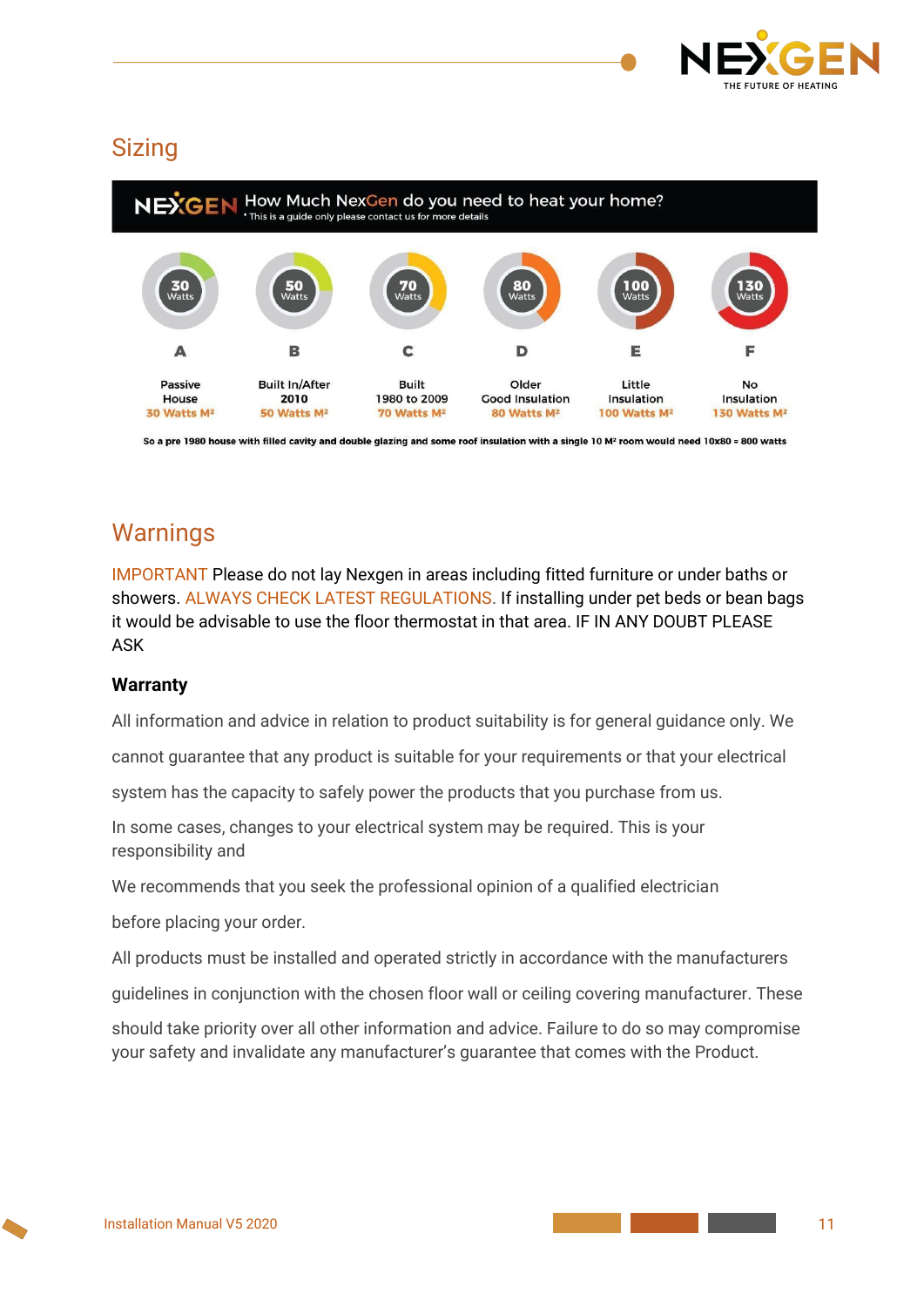

Warranty Card Terms and Conditions

The Heating Company provides a limited 15 year warranty on all Nexgen heat films. A limited warranty on any thermostats, power supplies or cables supplied.

In the case of a defective heating film supplied we will either repair or

replace the defective heating film.

Faults caused by incorrect installation or fitting procedure, misuse or damage caused by others, will not be covered under this warranty. This warranty does not cover installations completed by unqualified electricians.

Under no circumstances is The Heating Company liable for any consequential damages or losses (materials or monetary) associated with the wall or ceiling heating system.

**To complete and activate your warranty your electrician must fill in all Installers/Electrical Installation Details and complete the warranty form at [https://www.theheatingcompany.co.nz/warranties.](https://www.theheatingcompany.co.nz/warranties)**

Limitations

Under no circumstances will The Heating Company be liable for labour or other charges related to the installation and use of any Nexgen products. This warranty does not cover labour or removal or reinstallation of the product and is void on any product installed improperly, or in an improper environment, overloaded, misused, abused or altered in any manner.

The warranties stated herein are exclusive of all other warranties, written or oral, statutory

express or implied, including any warranties or merchantability and fitness for a particular

purpose, none of which shall apply to the sale of the company's products hereunder. This

warranty also excludes incidental or consequential damages for breach of any warranty on the products.

#### Limitations of Liability

The Heating Company shall not be liable for any loss, claim, expense or damage caused by ,

contributed to or arising out of the acts or omissions of buyer or third parties, whether negligent or otherwise. In no event shall The Heating Company be liable for any cause of action whatsoever exceeding the cost of the product giving rise to the claim, whether based in contract, warranty, indemnity or tort (including negligence and strict liability) or otherwise. In no event shall The Heating Company be liable for any special, incidental, consequential or other such indirect damages (including, without limitation, loss of revenue, profits or opportunities), whether arising out of or as a result of breach of contract, warranty, tort (including negligence), strict liability or otherwise.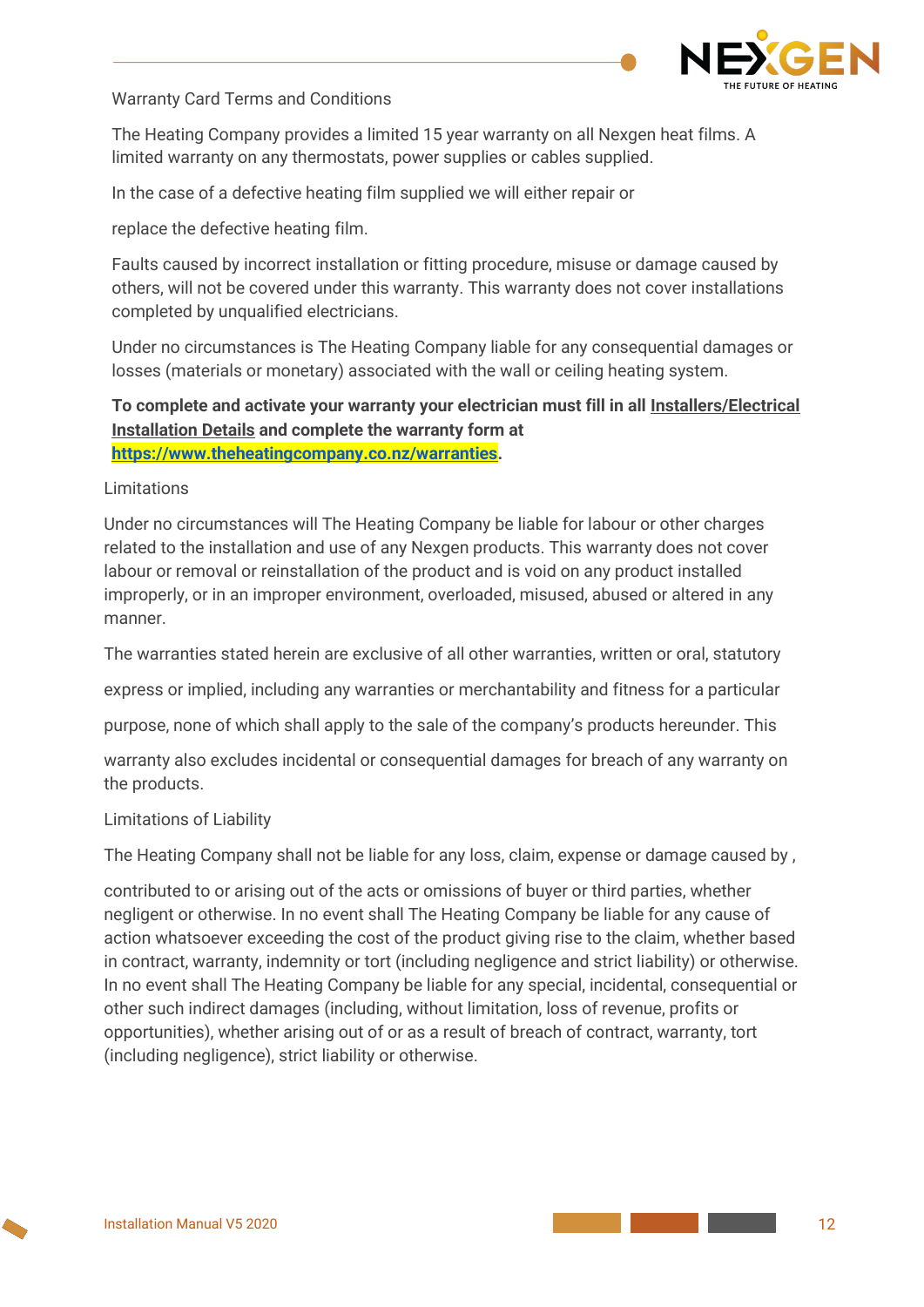

# <span id="page-12-0"></span>PSU Dimensions 1200 Watt

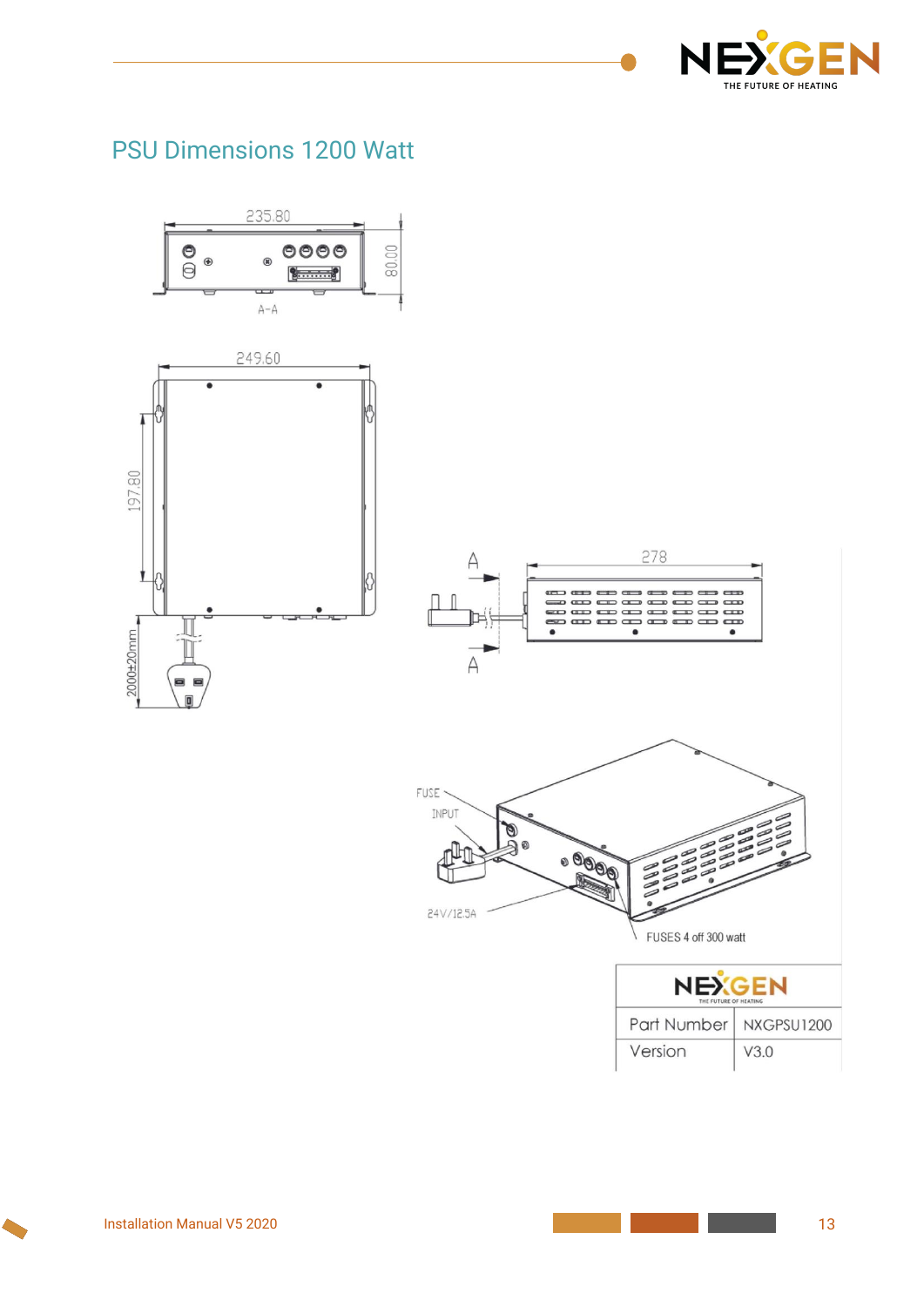# <span id="page-13-0"></span>TECHNICAL DATA



| Voltage range            | 12 to 24 volts DC or AC RMS                                                                        |
|--------------------------|----------------------------------------------------------------------------------------------------|
| Normal operating voltage | 24 volts                                                                                           |
| Nominal sheet resistance | 11.5 Ohms +/- 1 Ohms per square                                                                    |
| <b>Efficiency</b>        | 100%                                                                                               |
| <b>Nominal thickness</b> | 500um                                                                                              |
| Temperature range        | $-20C$ to $+60C$                                                                                   |
| Maximum voltage          | 50 volts (thermal dissipation must ensure max temp not<br>exceeded)                                |
| <b>Dimensions</b>        | Active width 53cm<br>Total width 60cm                                                              |
| Power output at 24 volts | 82 Watts per metre length<br>136 Watts per m <sup>2</sup> at nominal resistance                    |
| 1 m <sup>2</sup> Length  | 166cm length equates to 1 m <sup>2</sup>                                                           |
| <b>Termination</b>       | 6.3mm tinned copper crimp blade                                                                    |
| <b>Maximum current</b>   | 15 Amps - equates to length of 3.71m at nominal<br>resistance and 24 volts                         |
| Maximum length           | 3.71 metres at 24 volts, determined by maximum current<br>rating above                             |
| Composition              | Non-woven PET fabric surfaces<br>Internal PE + carbon nanocomposite active layer Copper<br>busbars |
| Surface material         | Non-woven PET fibre fabric                                                                         |
| Weight                   | 254g per metre length                                                                              |
| Approval                 | <b>CE</b>                                                                                          |